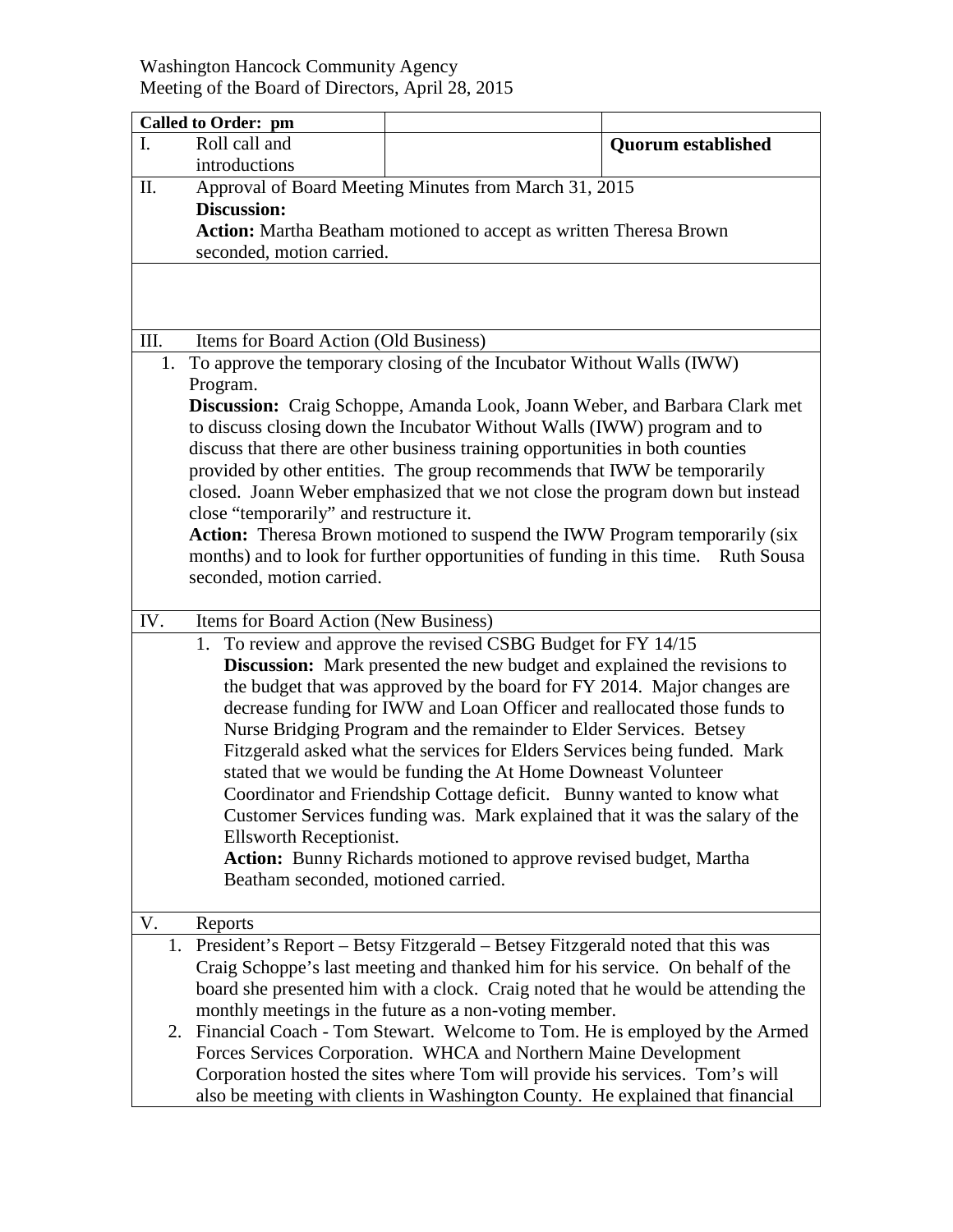coaching is providing regular one-on-one sessions with clients in order to "coach" performance improvements to meet the goals of the client. Coaching is differentiated from counseling in that coaches are not "experts", but instead they provide encouragement and monitoring over advice, and do so in process largely driven by the client. He can meet with the consumer as many times that they need to reach their goals. Tom will be spending two days a week at WHCA, two days at EMDC, and one day in Orland supporting the laid off mill workers. Bunny asked if Tom will be able to travel to meet people where they are. Tom said that WHCA and he are working on getting Tom out in community. Mark explained that the program doesn't fund travel, but that we are working on ways to fund Tom's travel. There was further discussion about the need for these services especially in Washington County and about referrals to Tom. Amanda requested that we put together a quick sell sheet of what Tom does and his services to present to other social services. Tom will be forwarding that to Mark who will email to the board.

- 3. Development Committee David Sanderson David asked if any of the board had any experiences in the community with the Bucket Booklet. No response. David said that they had discussed that things have stalled since Sarah left and that Development Department was presently understaffed. David said that Mark agreed to hire a Development Assistant for Joe. Mark has interviewed for the position and has made an offer to one of the applicants and should know tomorrow if the candidate will take the position. It was reported by Joe that the Bucket had raised approximately \$4000 to date. David asked if any of the board had any stories of putting out the Bucket Booklet. Martha has put them on the board at SHAWs and in the women's room at Ellsworth Public Library. Ron gave to his board at Everybody Eats. Craig handed them out to friends and acquaintances. Ruth handed out an article from the BDN about how to get charities to give you more. There was discussion by several board members about how important it is to say thank you for all the donations we receive and that the addition of the Development Assistant we hire will be able to keep up with that better. Joann wanted to know if anything had happened with Barbara Clark's idea to have a publicity event to promote the Bucket Project. No action has been taken to that effect.
- 4. Finance Committee Amanda Look Amanda and Kelsey weren't at the last meeting and asked Martha to review. Martha deferred to Kevin.
- 5. Executive Directors Report Mark Green We were not approved for funding for the Supportive Services Grant (MaineHousing) to renovate the Milbridge office. We hired a Family Advocate, Ida Davis, who prior to being hired was a bus driver for WHCA. She will start May  $4<sup>th</sup>$ . Ida will be attending the May board meeting. Housing/Veteran Service have signed a Memorandum of Understanding with Easter Seals to provide case management services to rural veterans.
- 6. Finance Directors Report Kevin Bean The deficit decreased this month. We received over \$400,000 AR from Logisticare. Cash increased this month. There is almost \$500,000 in cash. Right now we are waiting on billings from Supportive Services for Veterans (SSVF). We are presently only 2 % over